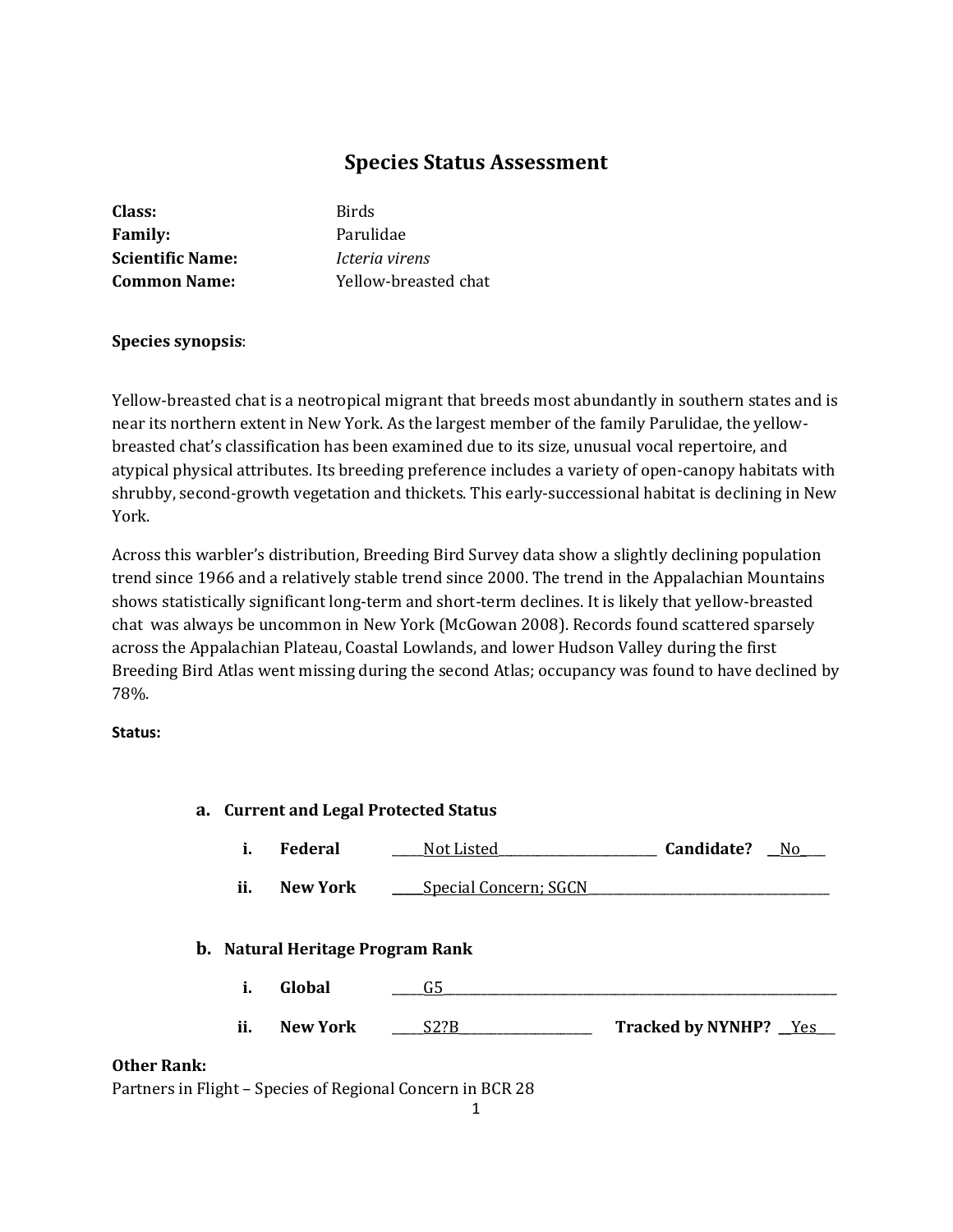#### **Status Discussion:**

Yellow-breasted chat is an uncommon and local breeder in southwestern New York. It is rare as a migrant and wintering bird. It is ranked as Imperiled in New York and Ontario, and as Critically Imperiled in Massachusetts and Connecticut.

#### **II. Abundance and Distribution Trends**

#### **a. North America**

**i. Abundance**

**\_\_\_\_\_ declining \_\_\_\_\_increasing \_\_**X\_\_ **stable \_\_\_\_\_unknown**

**ii. Distribution:**

**\_\_\_\_\_ declining \_\_\_\_\_increasing \_\_**X\_\_ **stable \_\_\_\_\_unknown Time frame considered: \_\_\_\_**1966-2010\_and 2000-2010**\_\_\_\_\_\_\_\_\_\_\_\_\_\_\_\_\_\_\_\_\_**

- **b. Regional** 
	- **i. Abundance \_\_**X**\_\_ declining \_\_\_\_\_increasing \_\_\_\_\_stable \_\_\_\_\_unknown ii. Distribution: \_\_**X\_\_ **declining \_\_\_\_\_increasing \_\_\_\_\_stable \_\_\_\_\_unknown Regional Unit Considered: \_\_\_**Appalachian Mountains (BCR 28)**\_\_\_\_\_\_\_\_\_\_\_\_ Time Frame Considered: \_\_\_\_\_**2000-2010**\_\_\_\_\_\_\_\_\_\_\_\_\_\_\_\_\_\_\_\_\_\_\_\_\_\_\_\_\_\_\_\_\_\_\_\_\_**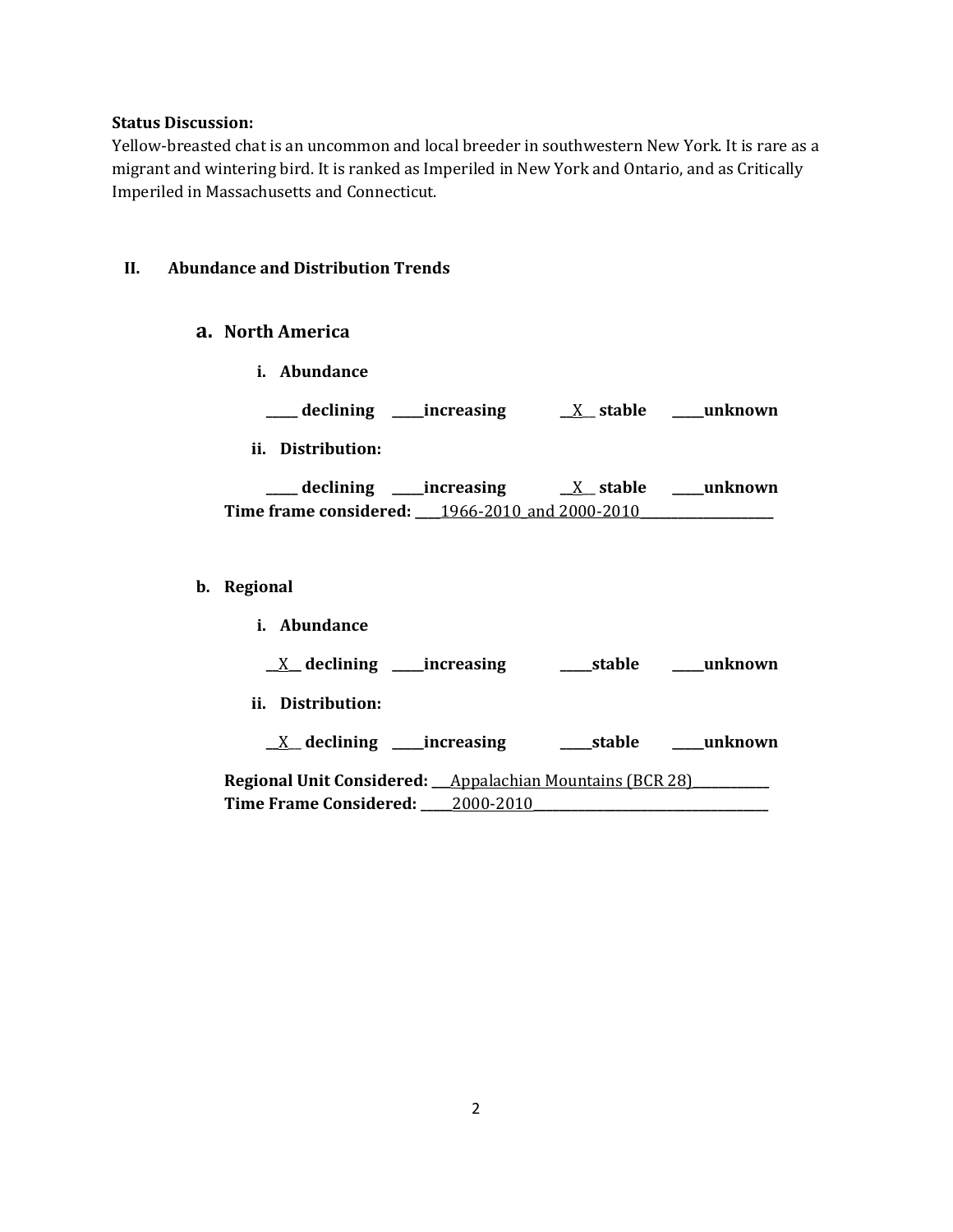**c. Adjacent States and Provinces**

| <b>CONNECTICUT</b>                                                                |                                                                         |                          |           |
|-----------------------------------------------------------------------------------|-------------------------------------------------------------------------|--------------------------|-----------|
| i. Abundance<br>ii. Distribution:                                                 | <u>X</u> declining ____increasing _______stable ____unknown             |                          |           |
|                                                                                   | <u>X</u> declining ____increasing _______stable _____unknown            |                          |           |
|                                                                                   |                                                                         |                          |           |
|                                                                                   |                                                                         |                          |           |
| i. Abundance<br>ii. Distribution:                                                 |                                                                         |                          |           |
|                                                                                   |                                                                         |                          |           |
| Time frame considered: ____ 1975-79 to 2007-11 __________________________________ |                                                                         |                          |           |
| NEW JERSEY Not Present _________ No data ______                                   |                                                                         |                          |           |
| i. Abundance<br>ii. Distribution:                                                 | $\underline{X}$ declining ____increasing ___________stable _____unknown |                          |           |
| Time frame considered: 2000-2010                                                  |                                                                         |                          |           |
| Listing Status: Special Concern                                                   |                                                                         | $\overline{\phantom{0}}$ | SGCN? Yes |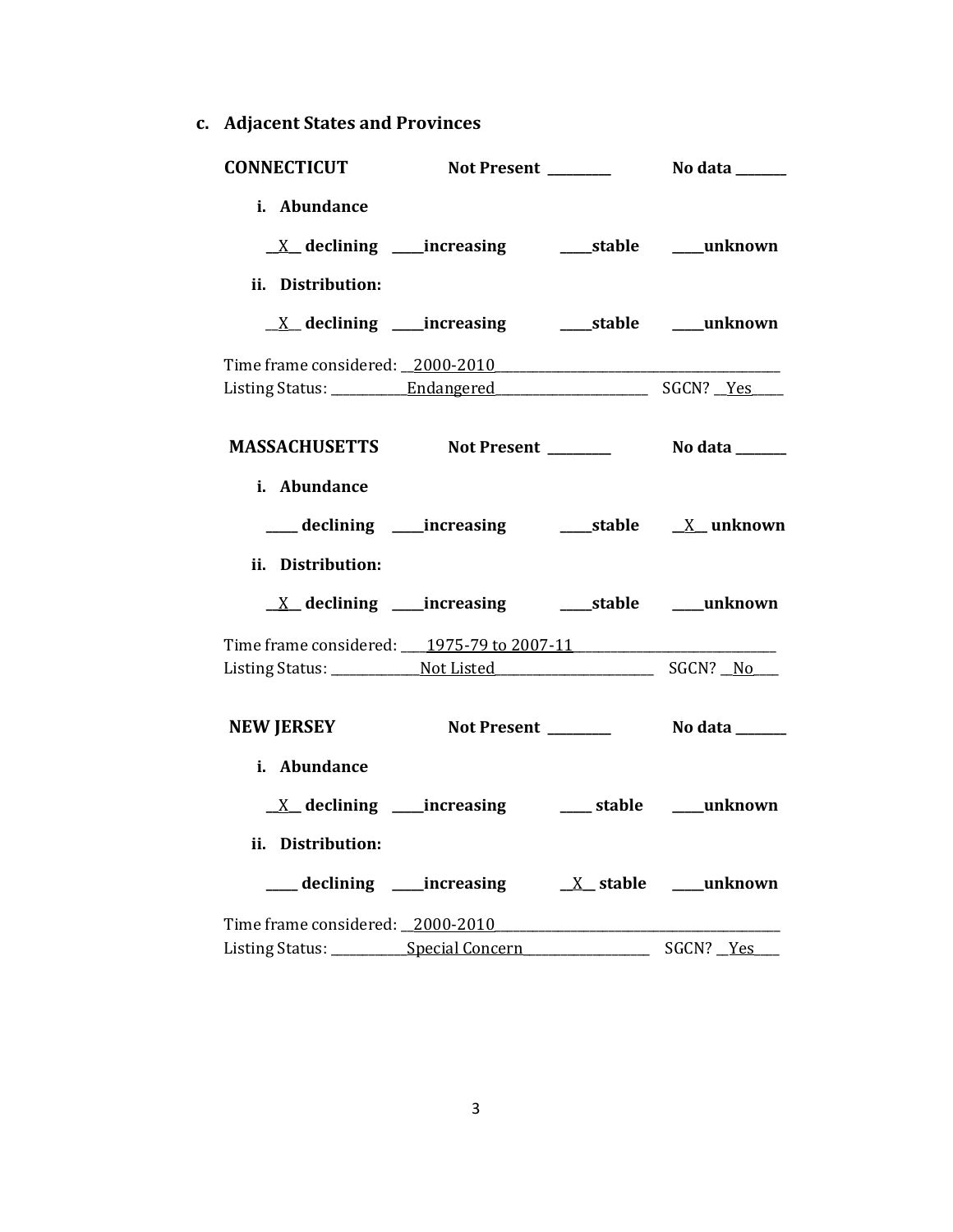| <b>ONTARIO</b>                                                                   |                                                                         |                                 |
|----------------------------------------------------------------------------------|-------------------------------------------------------------------------|---------------------------------|
| i. Abundance                                                                     |                                                                         |                                 |
|                                                                                  | <u>X</u> declining ____increasing _______stable _____unknown            |                                 |
| ii. Distribution:                                                                |                                                                         |                                 |
|                                                                                  | $\underline{X}$ declining ____increasing __________stable ______unknown |                                 |
|                                                                                  |                                                                         |                                 |
| Listing Status: _______________Special Concern _________________________________ |                                                                         |                                 |
| PENNSYLVANIA Not Present ________ No data _____                                  |                                                                         |                                 |
| i. Abundance                                                                     |                                                                         |                                 |
|                                                                                  | <u>X</u> declining ____increasing ______stable ____unknown              |                                 |
| ii. Distribution:                                                                |                                                                         |                                 |
|                                                                                  |                                                                         |                                 |
| Time frame considered: 1984-89 to 2004-08                                        |                                                                         |                                 |
|                                                                                  |                                                                         |                                 |
| <b>VERMONT</b>                                                                   |                                                                         |                                 |
| i. Abundance                                                                     |                                                                         |                                 |
|                                                                                  | ___ declining ____increasing _______stable ___ _____ unknown            |                                 |
| ii. Distribution:                                                                |                                                                         |                                 |
|                                                                                  |                                                                         |                                 |
| Time frame considered: Very rare breeder                                         |                                                                         |                                 |
|                                                                                  |                                                                         |                                 |
| <b>QUEBEC</b>                                                                    | Not Present $\_\ X$                                                     | No data $\_\_\_\_\_\_\_\_\_\_\$ |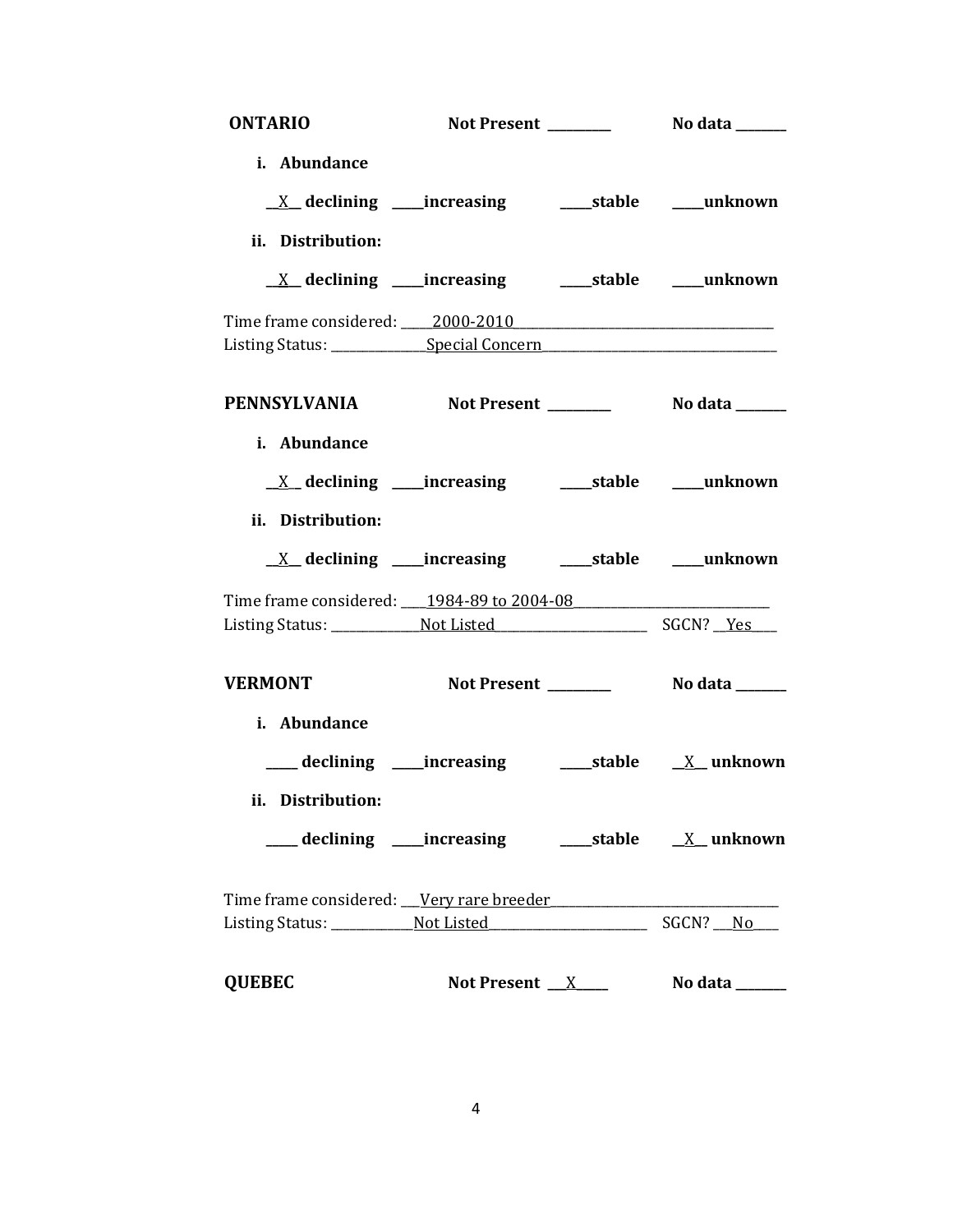# **d. NEW YORK No data \_\_\_\_\_\_ i. Abundance \_\_**X**\_\_ declining \_\_\_\_\_increasing \_\_\_\_\_stable \_\_\_\_\_unknown ii. Distribution: \_\_**X**\_\_ declining \_\_\_\_\_increasing \_\_\_\_\_stable \_\_\_\_\_unknown** Time frame considered: 1980-85 to 2000-05

# **Monitoring in New York.**

None.

# **Trends Discussion:**

Yellow-breasted chat populations appear to be declining in the northeastern part of the range and increasing in the western part. Survey-wide, Breeding Bird Survey data show a slight decline of - 0.4% per year for 1966-2010 and -0.1% per year for 2000-2010. In the Eastern BBS region, the long-term trend is -0.9% per year and the short-term trend is -0.4% per year. Breeding Bird Survey data for New York, New Jersey, Connecticut, Pennsylvania, and Ontario all have deficiencies due to low relative abundance, but trends and Breeding Bird Atlas data (where available) for each show declines and range retractions during the past 20 years.

Numbers of birds caught in the fall at both Manomet Bird Observatory in eastern Massachusetts and at Powdermill Nature Reserve in western Pennsylvania from 1970 to 1988 both declined, albeit not significantly [\(Hagan et al. 1992\)](http://bna.birds.cornell.edu/bna/species/575/articles/species/575/biblio/bib070), mirroring declines reported by BBS for similar time periods.

The second Breeding Bird Atlas in New York documented a -78% decline in occupancy from 1980- 85 to 2000-05. Yellow-breasted chats are now documented in less than 1% of survey blocks statewide.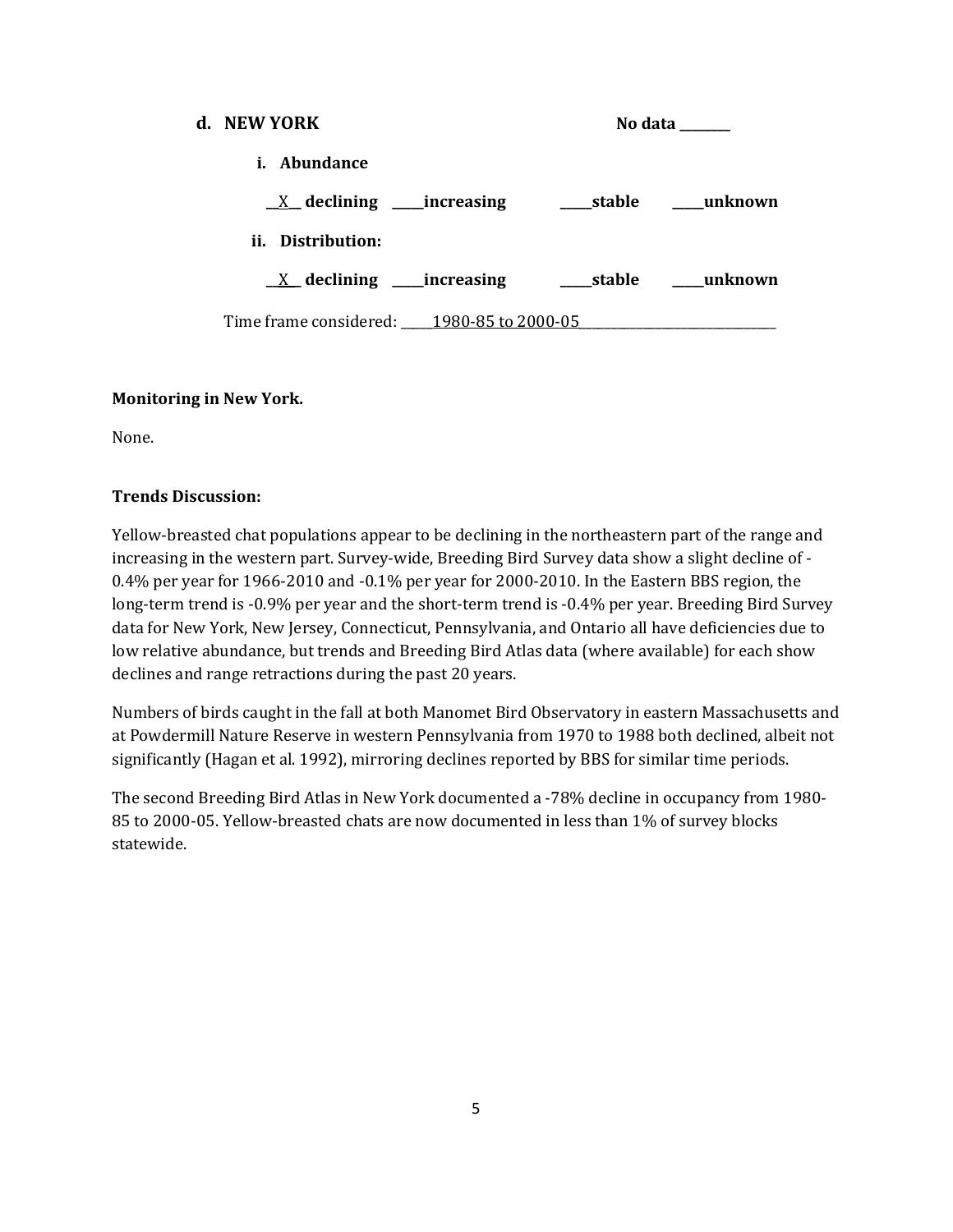

**Figure 1**. Range of the yellow-breasted chat in North America (Birds of North America Online 2013).



**Figure 2**. Yellow-breasted chat occurrence in New York State during the second Breeding Bird Atlas (McGowan and Corwin 2008).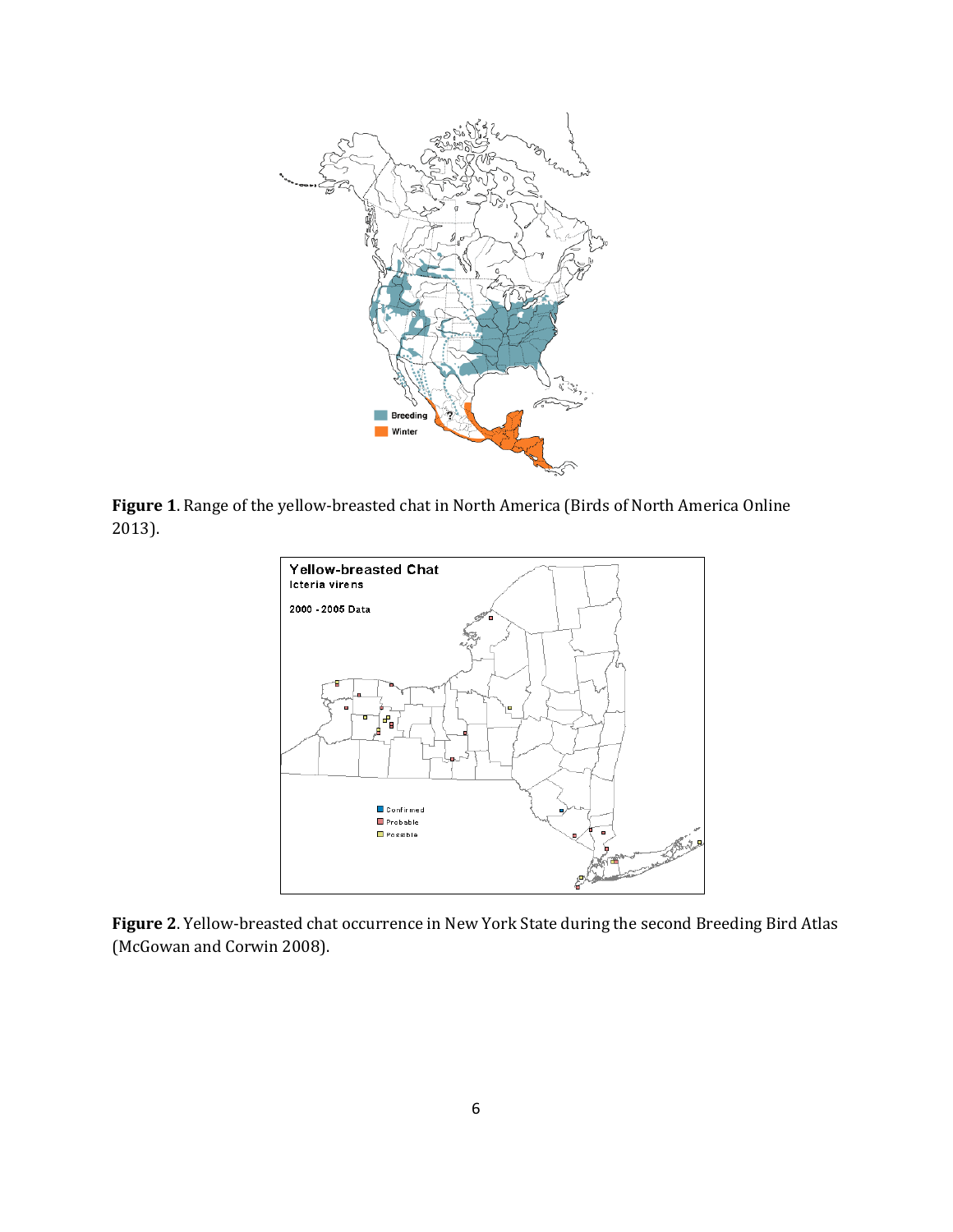

**Figure 3**. Change in yellow-breasted chat occurrence in New York State between the first Breeding Bird Atlas and the second Breeding Bird Atlas (McGowan and Corwin 2008).



**Figure 4**. Conservation status of the yellow-breasted chat in North America (NatureServe 2012).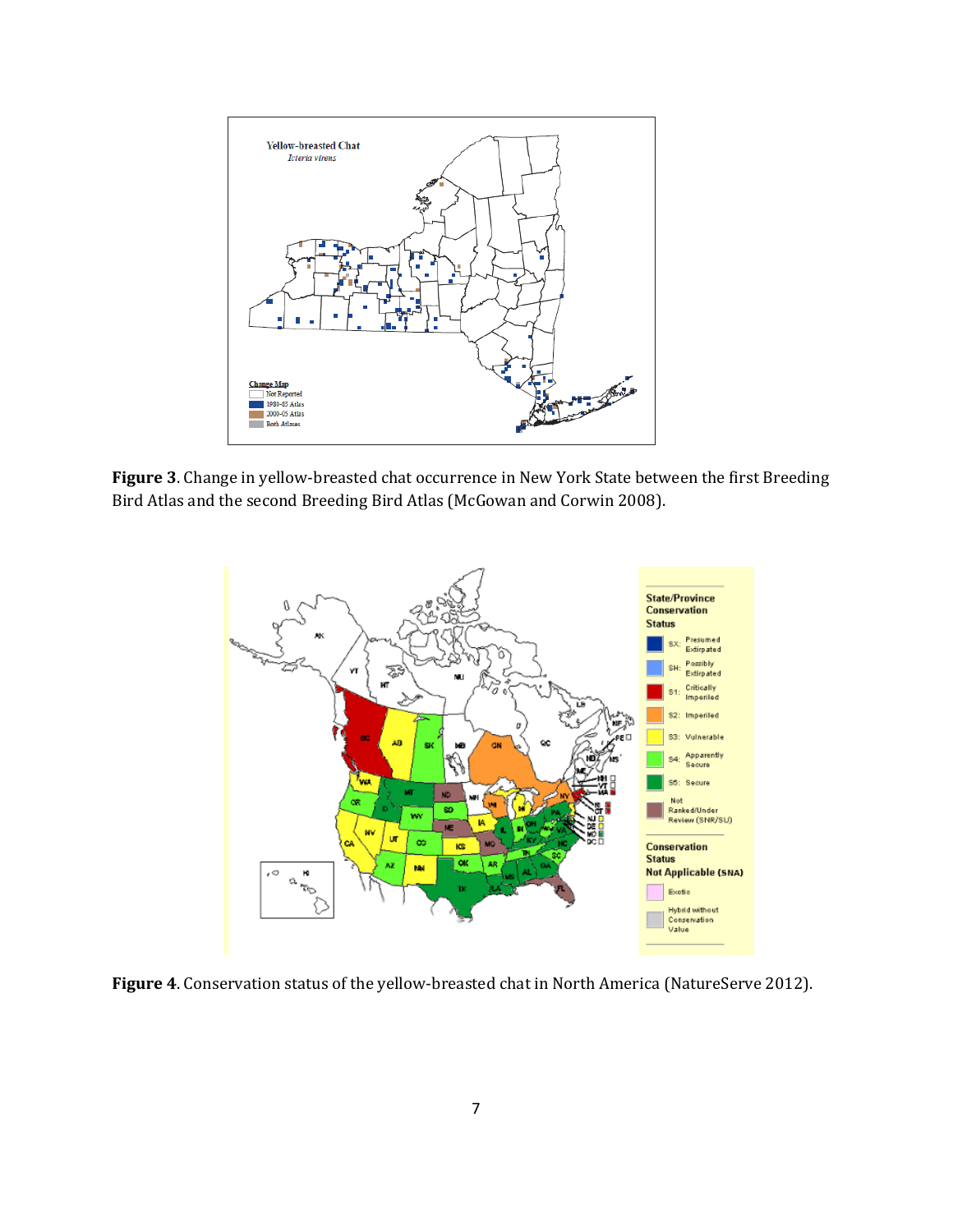**III. New York Rarity, if known:**

| <b>Historic</b> | # of Animals | # of Locations | % of State |
|-----------------|--------------|----------------|------------|
| prior to 1970   |              |                |            |
| prior to 1980   |              |                |            |
| prior to 1990   |              |                |            |

# **Details of historic occurrence:**

The first Breeding Bird Atlas (1980-85) documented yellow-breasted chat in 122 survey blocks statewide.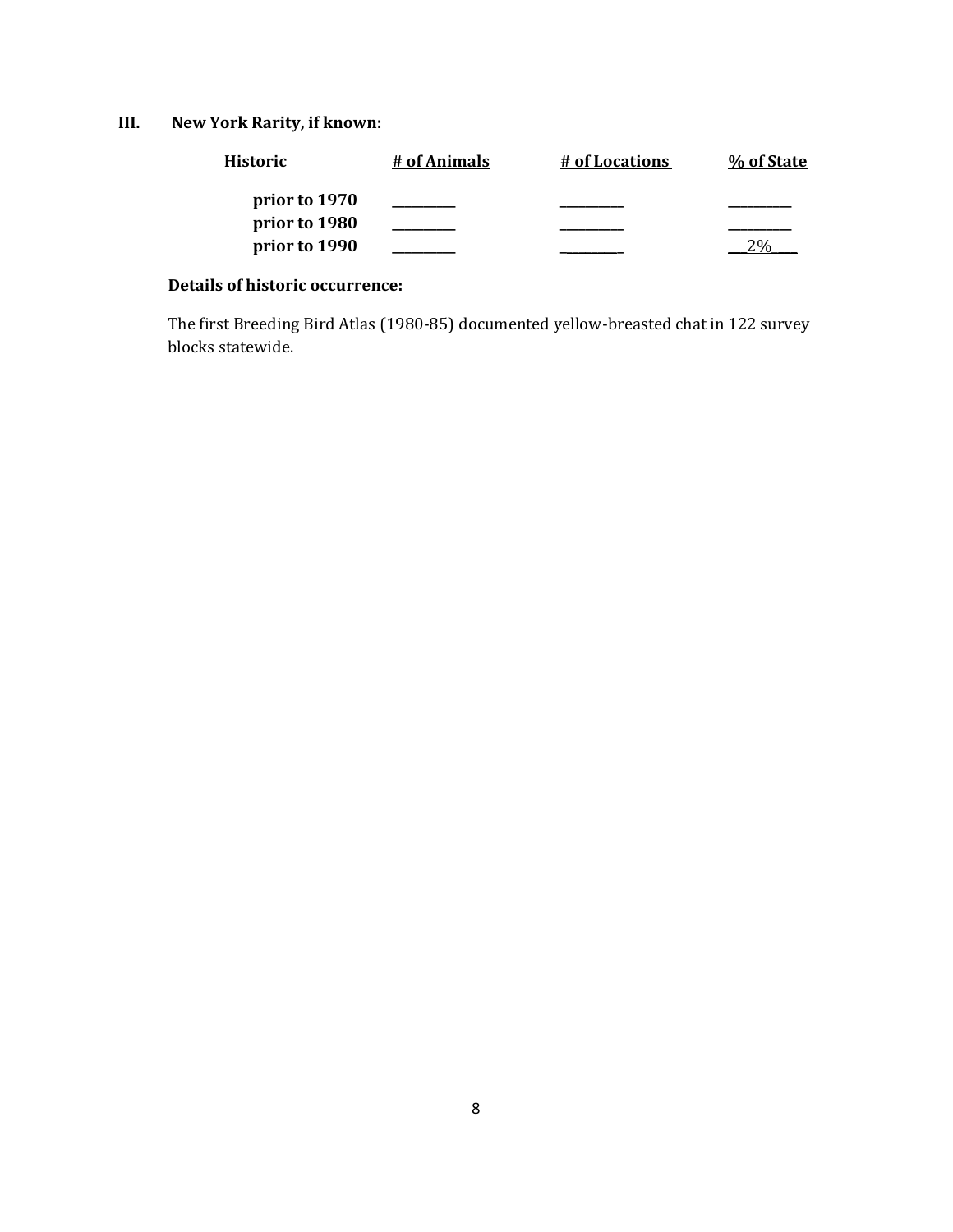| Current | # of Animals | # of Locations | % of State      |
|---------|--------------|----------------|-----------------|
|         |              |                | 10 <sub>6</sub> |

#### **Details of current occurrence:**

The second Breeding Bird Atlas (2000-05) documented yellow-breasted chat in 27 survey blocks statewide, a decline of 78%.

# **New York's Contribution to Species North American Range:**

| % of NA Range in New York | <b>Classification of New York Range</b> |
|---------------------------|-----------------------------------------|
| $X = 0.5\%$               | Core                                    |
| $6 - 10\%$                | $X$ Peripheral                          |
| $\_$ 11-25%               | <b>Disjunct</b>                         |
| $26 - 50\%$               | Distance to core population:            |
| $-$ >50%                  |                                         |

# **IV. Primary Habitat or Community Type:**

- **1.** Riparian
- **2.** Non-Native Shrublands
- **3.** Powerline
- **4.** Plantation and Disturbed Land Pioneer Forests
- **5.** Old Field Managed Grasslands
- **6.** Native Barrens and Savanna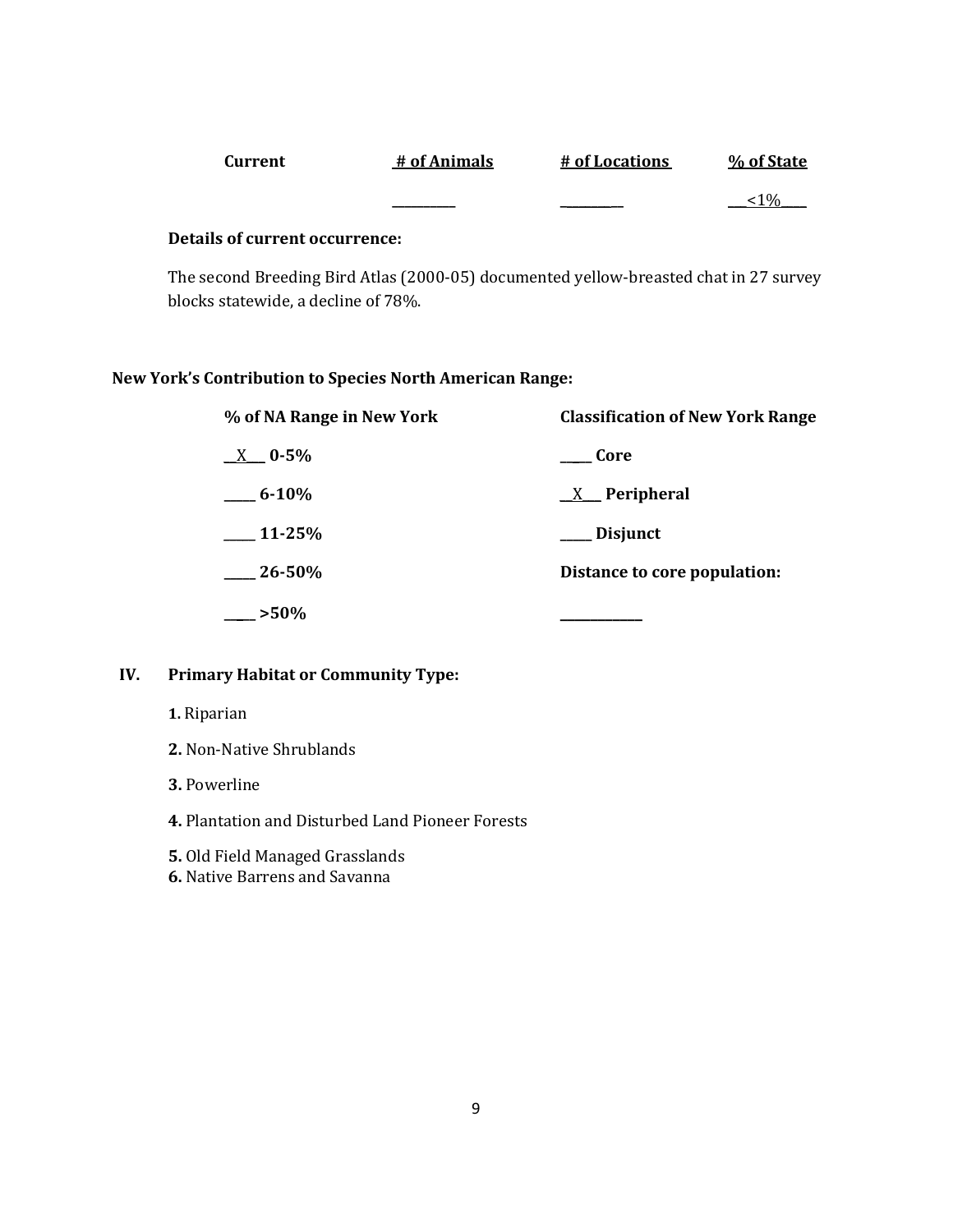### **Habitat or Community Type Trend in New York:**

| $X$ Declining                                     | <b>Stable</b> |            | <b>Increasing</b> | Unknown |
|---------------------------------------------------|---------------|------------|-------------------|---------|
| Time frame of decline/increase: _________________ |               |            |                   |         |
| <b>Habitat Specialist?</b>                        |               | <b>Yes</b> | $X$ No            |         |
| <b>Indicator Species?</b>                         |               | Yes.       | N <sub>0</sub>    |         |

#### **Habitat Discussion:**

The yellow-breasted chat is a shrubland bird. It breeds in open areas with dense, shrubby vegetation and no tree canopy, including the edges of streams, swamps, and ponds as well as forest edges, regenerating burned-over forest, logged areas, fencerows, shrubby old pastures, thickets with few tall trees, and powerline corridors (Eckerle and Thompson 2001).

# **V. New York Species Demographics and Life History**

**\_\_**X**\_\_ Breeder in New York**

- **\_**\_X**\_\_ Summer Resident**
- **\_\_\_\_\_ Winter Resident**
- **\_\_\_\_\_ Anadromous**
- **\_\_\_\_\_ Non-breeder in New York**
	- **\_\_\_\_\_ Summer Resident**
	- **\_\_\_\_\_ Winter Resident**
	- **\_\_\_\_\_ Catadromous**
- **\_\_\_\_\_ Migratory only**
- **\_\_\_\_\_Unknown**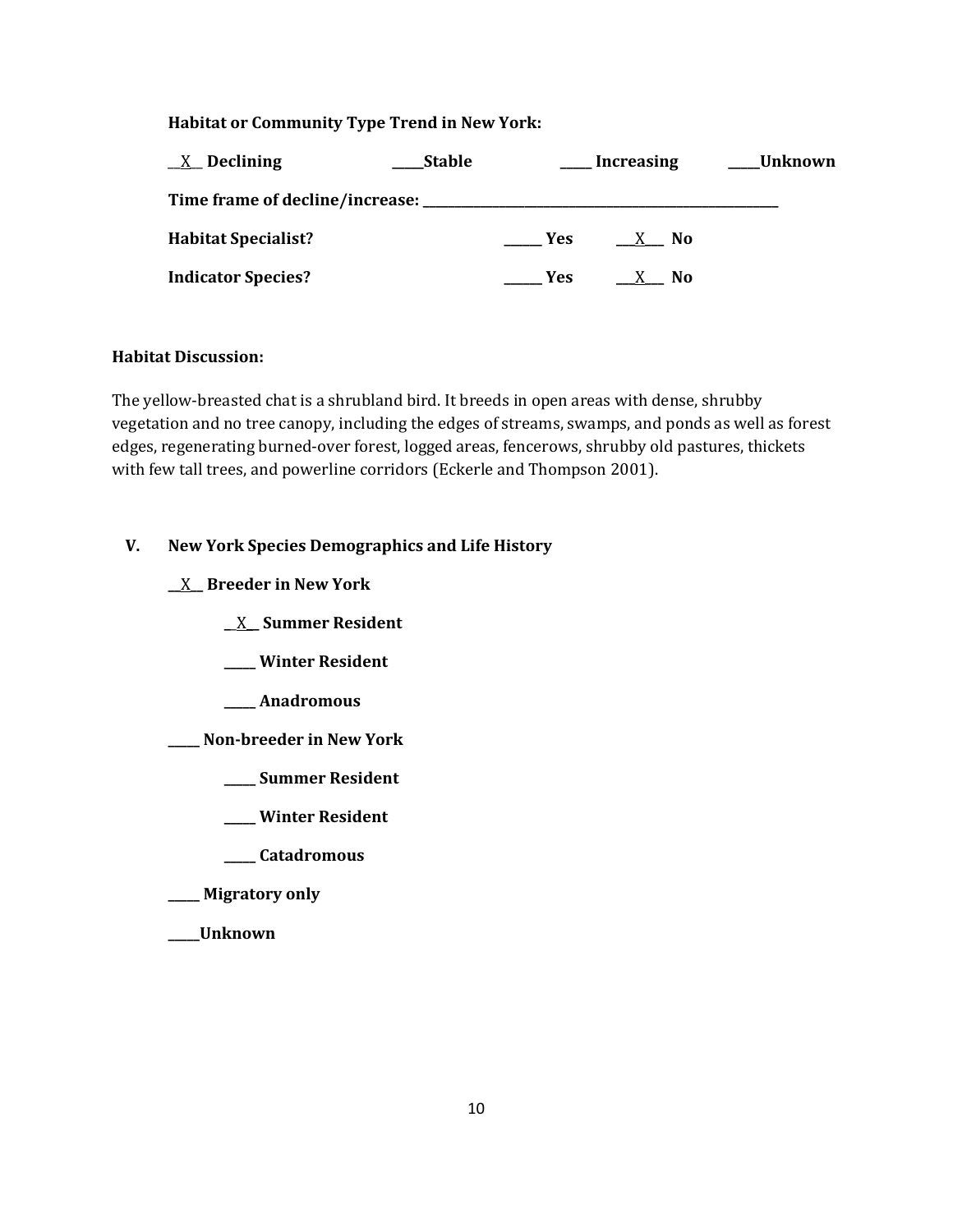#### **Species Demographics and Life History Discussion:**

Breeding occurs during the second year and annually thereafter. On a southern Indiana study area over a 5-year period, 28% of eggs laid survived to hatch and nest success averaged 22%. A single brood is typically produced, though broods may be replaced after depredation. No data is available on annual survivorship (Eckerle and Thompson 2001). The maximum age of banded and recaptured bird was 8 years, 11 months (Klimkiewicz et al. 1983). Nest site fidelity appears to be extremely low, suggesting frequent movement to new breeding sites, at least in one studied population in southern Indiana. Juveniles also move away from natal sites (Thompson and Nolan 1973). Movement during breeding season is extensive, at least in some populations, with new males and females appearing throughout this period (Thompson and Nolan 1973). Males and females that settled in both naturally and experimentally created vacancies in breeding populations were mostly birds moving after nest failure elsewhere (Thompson 1977).

Nests parasitized by brown-headed cowbirds in small habitat patches were more likely to suffer depredation than unparasitized nests in large patches; nest-depredation rates were lower in large rather than small habitat patches, but nests in large patches were more likely than those in small patches to be parasitized (Burhans and Thompson 1999).

# **VI. Threats:**

Habitat loss due to succession is the primary issue for yellow-breasted chats. Although this warbler tolerates open, grassy areas (Johnston and Odum 1956), any activity, such as grazing, that leads to disappearance of dense, shrubby areas will be detrimental. Local breeding populations decline when secondary succession is not arrested before the canopy closes in regenerating forest (Eckerle and Thompson 2001).

Several studies indicate that small numbers of yellow-breasted chats are killed during both spring and autumn migration as a result of collisions with stationary objects (Eckerle and Thompson 2001).

General threats to the early successional forest/shrubland bird suite in New York include reversion of shrublands to forest; loss of small dairy farms; fire suppression; more intensive agriculture that results in loss of hedgerows, shrubs, and shrub wetlands; reversion of young forest habitat to mature forest; inadequate amounts of forest management that includes even aged and heavy partial removal; and the erroneous public percetion that forest management is harmful to birds (NYSDEC 2005).

Neotropical migrants face additional threats on wintering grounds and during migration including loss and degradation of wintering habitat, exposure to unregulated contaminants, and collision with various structures such as powerlines, towers, and turbines. In some areas, hunting remains a problem (Eckerle and Thompson 2001).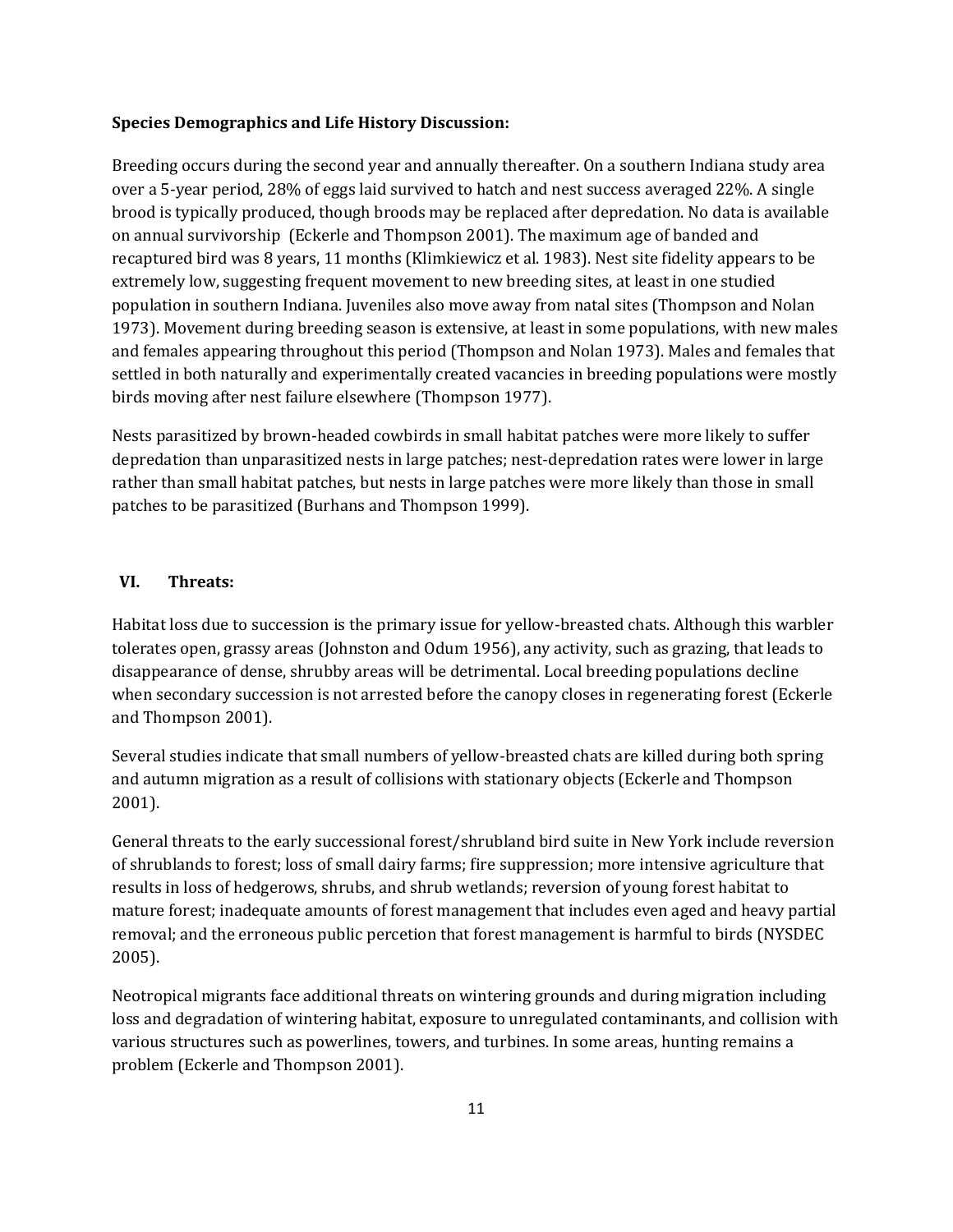# **Are there regulatory mechanisms that protect the species or its habitat in New York?**

**\_\_\_\_\_\_ No \_\_\_\_\_ Unknown**

**\_\_**X\_\_\_ **Yes** 

Yellow-breasted chat is protected under the Migratory Bird Treaty Act of 1918.

# **Describe knowledge of management/conservation actions that are needed for recovery/conservation, or to eliminate, minimize, or compensate for the identified threats:**

Yellow-breasted chat may benefit from the creation and maintenance of early-successional habitat, especially in areas where breeding occurred historically. Conservation actions following IUCN taxonomy are categorized in the table below.

| <b>Conservation Actions</b>    |                                                |  |  |
|--------------------------------|------------------------------------------------|--|--|
| <b>Action Category</b>         | Action                                         |  |  |
| Land/Water Protection          | Site/Area Protection                           |  |  |
| Land/Water Protection          | Resource/Habitat Protection                    |  |  |
| Land/Water Management          | Site/Area Management                           |  |  |
| Land/Water Management          | Invasive/Problematic Species Control           |  |  |
| Land/Water Management          | <b>Habitat and Natural Process Restoration</b> |  |  |
| <b>Education and Awareness</b> | Training                                       |  |  |
| <b>Education and Awareness</b> | Awareness & Communications                     |  |  |
| Law and Policy                 | Policies and Regulations                       |  |  |

The Comprehensive Wildlife Conservation Strategy (NYSDEC 2005) includes recommendations for early-successional forest/shrubland birds, which includes yellow-breasted chat.

#### **Curriculum development:**

Educate public to the benefits and need for early successional habitat including even-aged management.

#### **Easement acquisition:**

\_\_\_\_ Implement a Landowner Incentive Project for early successional birds that will direct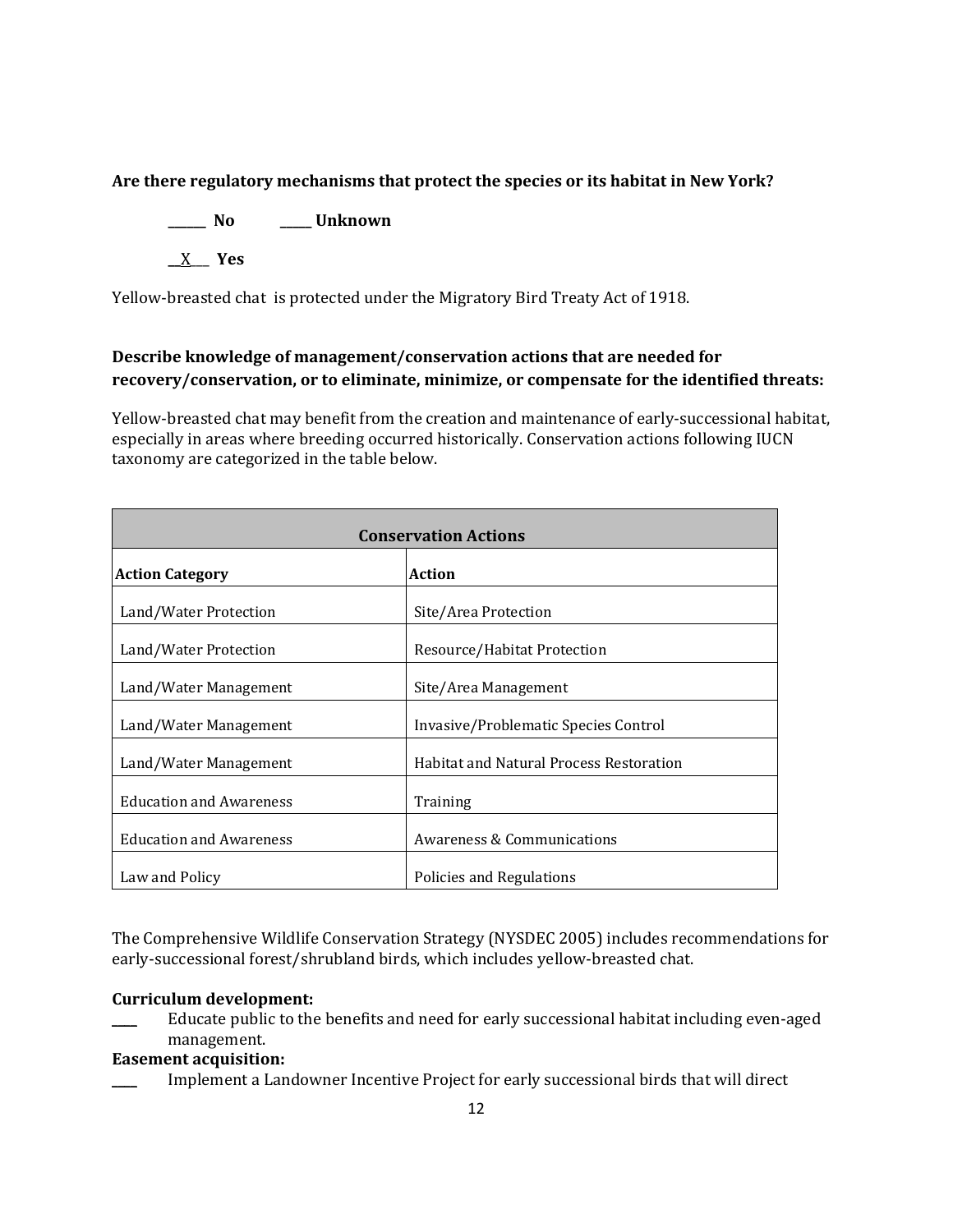\$600,000 per year at conserving and creating habitat for early successional forest/shrub birds.

### **Habitat management:**

- Work with Utilities to manage ROWs in a manner that will provide for maximum benefit to early successional species.
- Double the amount of early successional forest and shrub habitat on public and private land through sound planned management.
- Increase early successional management on public and private lands.
- Maintain, restore, and enhance fire adapted ecosystems. Increase use of prescribed fire in fire adapted ecosystems.
- Promote management of Utility ROWs that will provide the maximum benefit to shrub bird species.

#### **Habitat monitoring:**

- Precisely monitor trends of all species, in particular those that are not currently adequately monitored.
- \_\_\_\_ Complete an inventory and analysis for high priority focus species that identifies core habitats (highest abundance) and geographic areas (where appropriate).

#### **Habitat research:**

\_\_\_\_ Determine effects of viburnam leaf beetle on early successional forest/shrub habitats and species utilizing them.

#### **Population monitoring:**

Encourage full completion of BBS routes.

# **Statewide management plan:**

Develop a management plan that provides guidance on maintaining, enhancing and restoring early successional forest/shrub bird species.

#### **Other actions:**

- Develop better mechanisms for directing federal (NRCS and USFWS) funding programs into early successional forest/shrub habitats.
- \_\_\_\_ Develop BMPs for forest management in riparian areas that recognize the critical need maintain, enhance and restore early successional forest/shrub habitat in these areas.

# **VII. References**

Blancher, P. J., K. V. Rosenberg, A. O. Panjabi, B. Altman, J. Bart, C. J. Beardmore, G. S. Butcher, D. Demarest, R. Dettmers, E. H. Dunn, W. Easton, W. C. Hunter, E. E. Iñigo-Elias, D. N. Pashley, C. J. Ralph, T. D. Rich, C. M. Rustay, J. M. Ruth, and T. C. Will. 2007. Guide to the Partners in Flight Population Estimates Database. Version: North American Landbird Conservation Plan 2004. Partners in Flight Technical Series No 5. http://www.partnersinflight.org/

Burhans, D. E. and F. R. Thompson III. 1999. Habitat patch size and nesting success of Yellowbreasted Chats. Wilson Bull. 111:210-215.